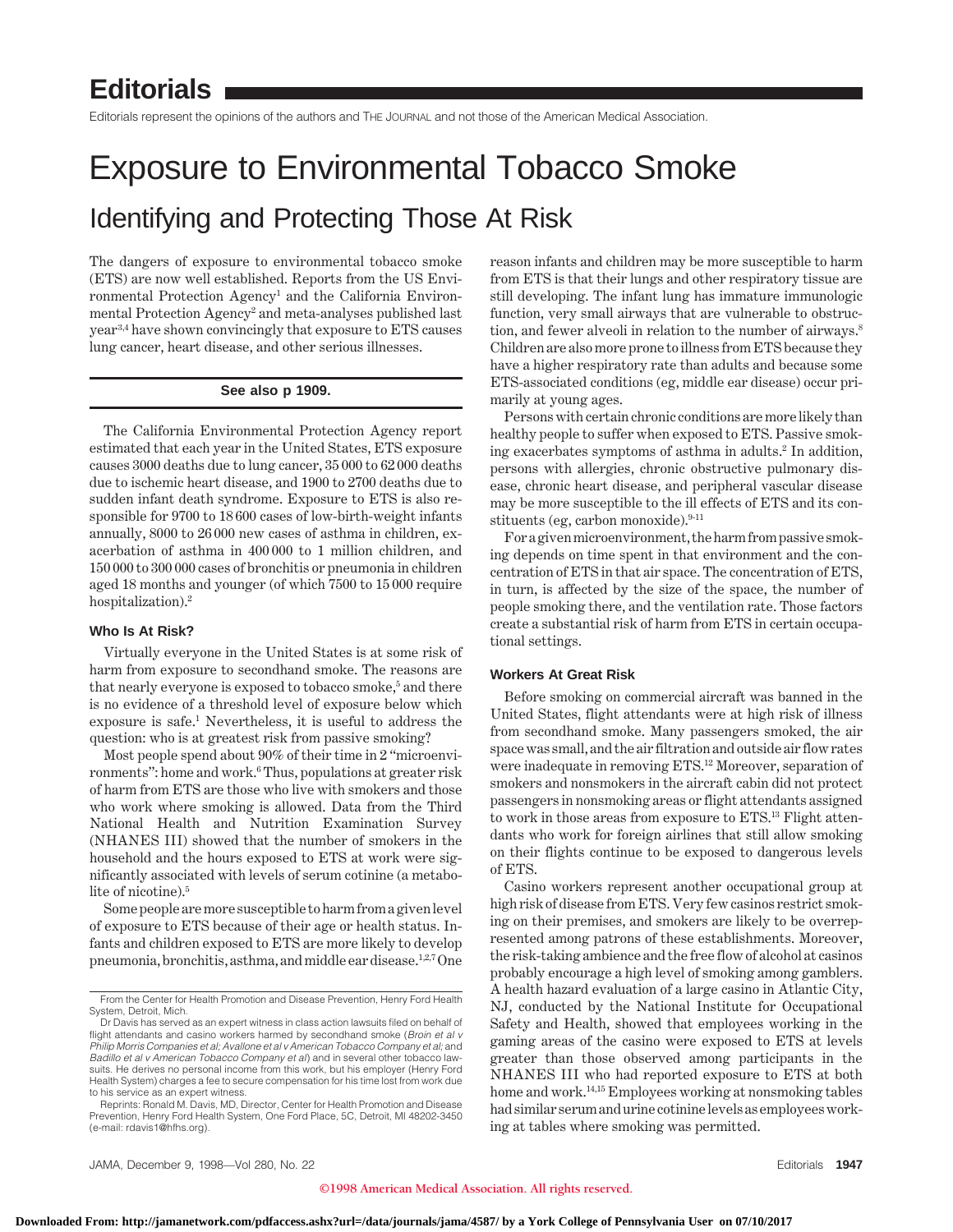Howard et al<sup>16</sup> studied 74 nonsmokers, 38 of whom were exposed to ETS at work and 36 of whom were not (none of the 74 had exposure to ETS at home). Those exposed to ETS at work (the majority [31/38] of whom were casino workers [written communication from Dr Chris A. Pritsos to James Repace, June 8, 1998]) had higher serum cotinine levels and increased levels of oxidative DNA mutagens when compared with those not exposed at work.<sup>16</sup> Kado et al<sup>17</sup> measured mutagenic activity in air sampled from a casino and a bingo parlor using a *Salmonella* microsuspension assay and found that mutagenic activity correlated with airborne nicotine and total suspended particulate matter.

Restaurant and bar workers comprise yet another group who are affected disproportionately by ETS. In a meta-analysis, Siegel<sup>18</sup> found that levels of ETS are  $1.6$  to  $2.0$  times higher in restaurants and 3.9 to 6.1 times higher in bars than in office workplaces of other businesses. Levels of ETS in restaurants and bars were 1.5 times higher and 4.4 to 4.5 times higher, respectively, than in residences with at least 1 smoker. Based on published studies of lung cancer risk among food service employees that controlled for active smoking, Siegel<sup>18</sup> concluded that "there may be a 50% increase in lung cancer risk among food-service workers that is in part attributable to tobacco smoke exposure in the workplace." The Massachusetts Department of Public Health also found a 50% excess risk of lung cancer among food service workers, most likely related to their exposure to secondhand smoke.19

Based on measurements from published studies, Siegel<sup>18</sup> calculated the ratio of mean nicotine concentration in several usually smoky worksites to the concentration in typical offices. Bingo parlors were the smokiest (ratio = 13.0), followed by bars (4.8), billiard halls (4.7), betting establishments (3.7), bowling alleys  $(2.6)$ , and restaurants  $(1.6)$ <sup>20</sup>

In this issue of *JAMA*, Eisner et al<sup>21</sup> provide another line of evidence concerning the hazards of passive smoking for workersintheseestablishments.Theystudiedtherespiratoryhealth of a cohort of bartenders before and after passage of state legislation in California prohibiting smoking in bars and taverns. The study cohort was composed of 53 bartenders from a random sample of 25 bars and taverns in San Francisco. At baseline (in the month preceding imposition of the smoking ban), all of the bartenders reported ETS exposure at work and most reported heavy exposure. Self-reported ETS exposure at work declined from a median of 28 hours per week at baseline to 2 hours per week at follow-up (1-2 months after the smoking ban was in place). A marked decline in the prevalence of respiratory symptoms (wheezing, dyspnea, cough, and phlegm production) and sensory irritation symptoms (eye, nose, or throat irritation) occurred, and improvement in pulmonary function (FVC [forced vital capacity] and  $FEV<sub>1</sub>$  [forced expiratory volume in 1 second]) was observed after controlling for personal smoking andupperrespiratorytractinfections.AsEisnerandcolleagues note, their study provides evidence that workplace smoking prohibitions have immediate beneficial effects on adult respiratory health, not to mention their likely effect in reducing the long-term risk of lung cancer and cardiovascular disease.

#### **Eliminating Exposure**

Because of the risks of passive smoking, nonsmokers' exposure to secondhand smoke needs to be eliminated. That goal can be accomplished through 2 different approaches: prohibiting smoking indoors or limiting smoking to rooms that have been specially designed to prevent smoke from escaping to other areas of the building.22 The former approach is the preferred option, as it ensures maximum protection of nonsmokers, is easier and less expensive to implement, and avoids exposing smokers to the added risk of concentrated ETS in designated smoking areas.<sup>23</sup>

Strategies to protect nonsmokers can be divided into 4 categories: education, regulation, legislation, and litigation. Education about the dangers of passive smoking is important for 2 reasons. First, it lays the groundwork for good compliance with legislation and regulation. Public support for smoking restrictions and bans in the United States has grown through the years,<sup>24</sup> helping to ensure smooth implementation of those policies. In France, by contrast, public smoking restrictions were imposed by "top-down" action of the federal government, without meaningful grass-roots pressure<sup>25</sup>; as a result, compliance has been less than ideal. A second reason education is important is that some areas—such as private homes—are difficult to control through legislation, so education is the main intervention strategy that is available.26

Education alone is usually not effective in protecting nonsmokers. Even though most Americans believe that passive smoking is harmful to health and most nonsmokers are annoyed by exposure to ETS, many smokers light their cigarettes inside public places without asking if others mind, and few nonsmokersasksmokerstoputouttheircigaretteswhentheylightthem indoors.27 Because children cannot protect themselves and because nonsmoking adults are prone to suffer in silence when exposed to ETS, public policies are needed to protect them.

Regulation by the Occupational Safety and Health Administration (OSHA) could protect workers throughout the United States from exposure to ETS. In 1994, OSHA proposed sweeping rules that would ban smoking in worksites except in separately ventilated areas.<sup>28</sup> Unfortunately, final rules have not been promulgated, and there is no indication that they will be anytime soon. President Clinton signed an executive order in August 1997 banning smoking in federal buildings,<sup>29</sup> and governors in at least 7 states (Colorado, Idaho, Michigan, Ohio, South Dakota, Washington, and Wyoming) have done the same for state government worksites.30 Two states, Washington and Maryland, have promulgated strong clean indoor air regulations.<sup>30</sup>

Legislation at the federal level bans smoking on commercial aircraft for flights that are 6 hours or less in duration.31 Federal legislation also requires that organizations and agencies have smoke-free indoor facilities if they receive federal funding for children's services.32At the state level, as of December 31, 1997, 21 states banned smoking in day care centers or restricted it to designated areas with separate ventilation, but only 10 states had such a policy for government worksites, only 1 state (California) had such a policy for private worksites, and only 3 states (California, Utah, and Vermont) had such a policy for restaurants.33 Clean indoor air legislation has also been passed by many local jurisdictions.34

Despite the abundant research that has established the harmfulness of passive smoking, $1-4$  and despite the education, regulation, and legislation that have grown out of the nonsmokers' rights movement in the United States, a large number of Americans continue to be exposed involuntarily to ETS at worksites and other public places.5,35 As a result, litigation is now being used increasingly to protect nonsmokers from exposure to ETS. Much of this litigation is aimed at protecting workers at highest risk of harm from ETS.